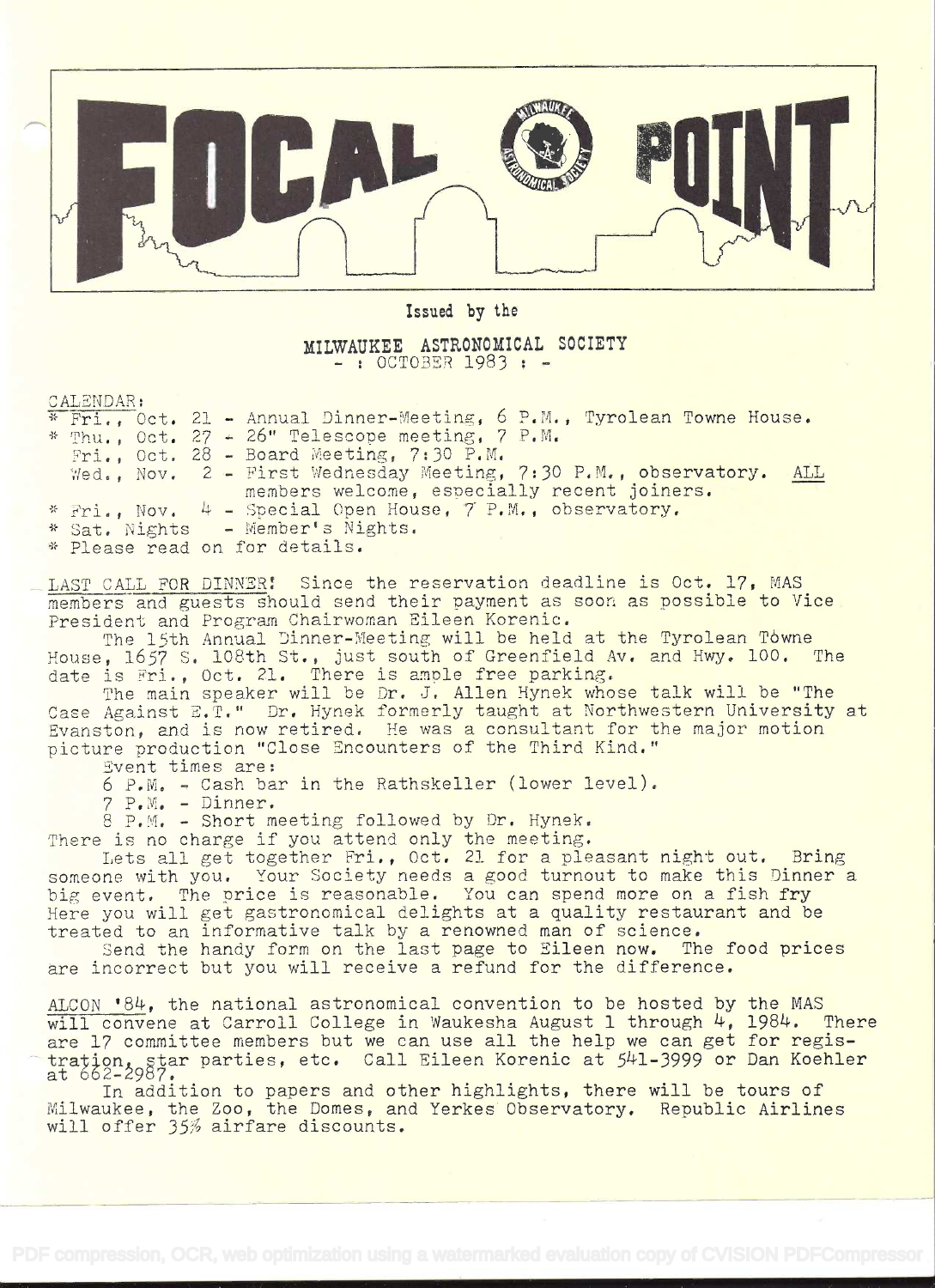SPECIAL OPEN HOUSE: On the evening of Friday, November 4th, starting at 7700 P.M., the Milwaukee Astronomical Society will be holding a special edition of their public Open House series. With the assistance of the W/K Amateur Radio Club, the Society will be presenting lectures and demonstrations on amateur space communications.

Demonstrations on amateur satellite communications will be given utilizing OSCAR (Orbiting Satellite Carrying Amateur Radio) and the RS Russian communication satellites. Also during the course of the evening attempts will be made to establish contact with Owen Garriott, W5LFL, an amateur radio operator who will be aboard the space shuttle Columbia, which will be orbiting the earth on that evening.

Weather permitting, the telescopes of the observatory will be open for observing.

The observatory is located at 18850 W. Observatory Road, New Berlin. Take Hwy. 15 to the Moorland Rd. exit, go north on Moorland to ES (National Ave.), go west on National to Observatory Rd., go north on Observatory Rd. until you get to the observatory.

A donation of \$1.00 for parking would be greatly appreciated.

DUES REMINDER: If you haven't paid your dues, now is the time! Treasurer Jim Toeller must have them so he can order your Sky & Telescope magazine. Despite the recent dues increase, an MAS membership is still a bargain considering the many things the Society offers.

An MAS membership would make a good Christmas gift,

HARRY PEASE, a longtime member of the MAS, in addition to a very generous money donation, has contributed books, equipment, and a refracting telescope to the Society!

Mr. Pease, now retired, was a science writer for the Milwaukee Journal, a former editor of the Double Dome, and occasionally gave talks at MAS Program-Meetings.

The Society appreciates Mr. Pease's generosity.

NEW MEMBERS: The Milwaukee Astronomical Society is proud to add the following new names to its membership roster: Leo Kohlmann, wife Nancy, son Michael, and daughter Hope, Hartland; Michael Bucholtz, Milwaukee; Dr. John J. Haugh, Milwaukee; Marty Kearn, Jr., Waukesha; Lee Keith (rejoined), Milwaukee; and William Owens, Waukesha.

All will be introduced at the Dinner-Meeting.

CPEN HOUSE RESUMB: Open House chairman Frank Roldan reported a total of 956 guests for the seven nights, very good considering that many of the nights were cloudy. The fine lectures and warm welcome extended by the volunteer members not only inspired visitors to join the MAS, but increased Society income by 5624 through parking donations, the piggy bank, and sales of books, coffee, and soda. Thanks, everyone.

HELP WANTED: James Fox, editor of the regional quarterly newsletter "Northern Lights" would like short, newsy astronomical articles for publication particularly from member or neighboring Astronomical League member Societies. If you have a project, observation or item of interest you'd like to share, jot it down and send it to Mr. Fox at  $14601$  55th St. S, Afton, MN. 55001. Don't worry about the grammar. He will edit and rewrite if necessary.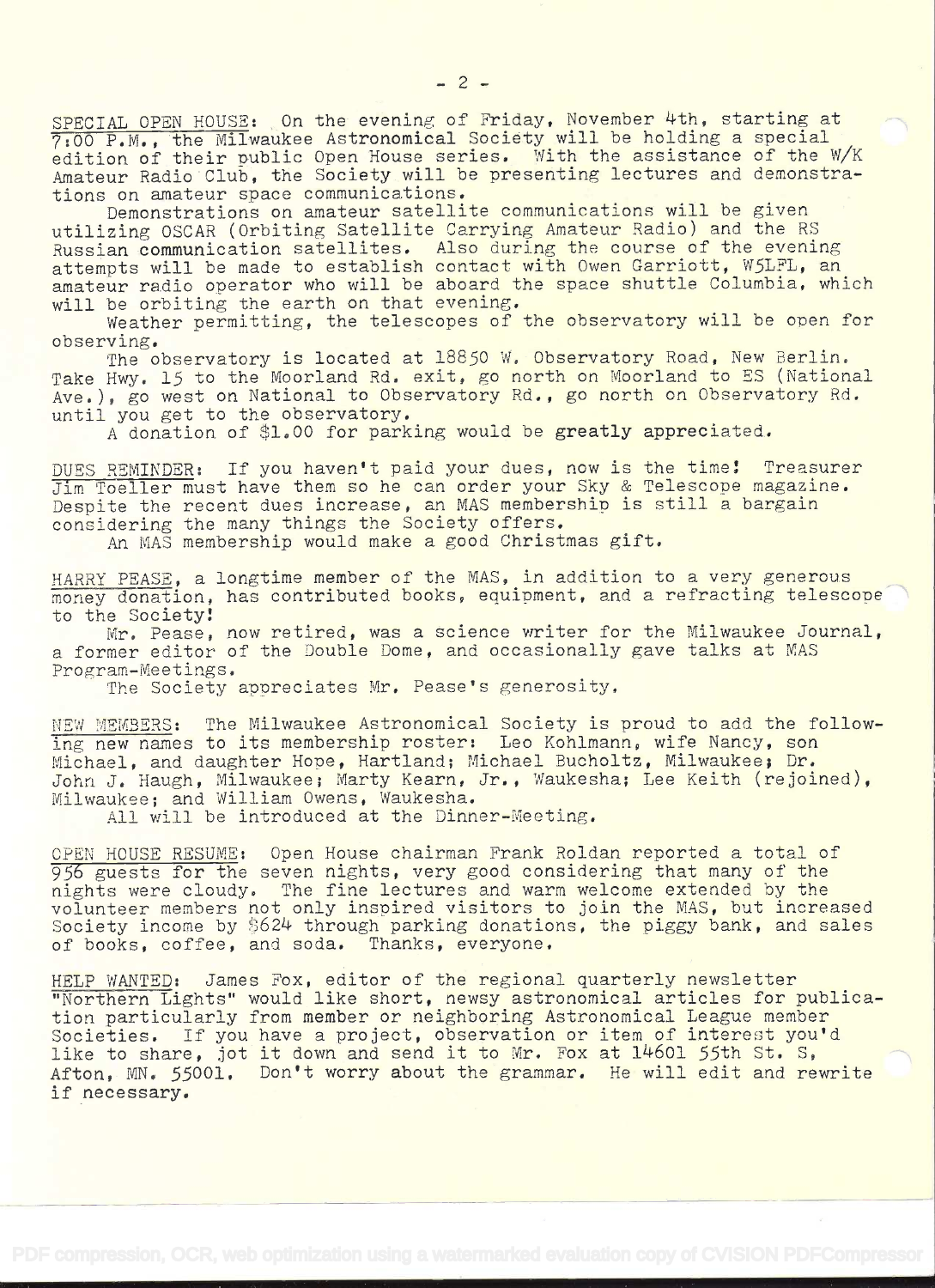FOR SALE:

- $\sqrt{1.}$  Cave mounting for telescopes from 12 to 16 inch dia. with 2 7/16 inch dia. shafts, ballbearings on both axes, and bolted to 1 inch thick steel<br>plate with holes for mounting on concrete pier.
- 2.) Never used Byers clock drive for above Cave mounting. 9 1/4 inch dia. gear, worm and motor, plus manual slow motion. Asking \$600,00 for<br>mounting and drive together.
- 
- 3.) 12 1/2 inch dia. Cave Newtonian mirror  $\#$ M794003, f/4.8. Asking \$150.00.<br>4.) 16 1/2 inch dia. by 61 1/2 inch long never used Parks fiberglass tube 16 1/2 inch dia. by 61 1/2 inch long never used Parks fiberglass tube with one aluminum end ring. Asking \$5O.00.
- 5.) 6 inch Criterion Newtonian with mounting. Asking \$100.00. Please contact Robert Jones at 2943 N. Hackett Av., Milwaukee, 53211, or call (414) 332-5126.

SPECIAL DISCOUNTS for certain magazines can be had by calling Jim Toeller at 352-7144. Current rates are: Astronomy-12 issues for \$12; Telescope :<br>Making-S6/yr; Deep Sky Quarterly-4 issues \$6; Jack & Jill Odyssey-12 issues ;;lO.

26" TELESCOPE PROGRESS: The 26" Telescope committee will meet Thursday,<br>Oct. 27, 7 P.M. at the home of Gerry Samolyk, 4ll N. 61st St., Milwaukee. Anyone with any interest at all should attend.

Unfortunately, work on the project seems somewhat stalled. We urgently need people versed in design and machining, particularly people who have access to big shops or can talk to someone about helping us in this area.

Progress to date includes the final stage of machining the declination<br>shaft, electrical work, near completion of aluminum siding, purchase of<br>light fixtures, painting of the door and window, and a start on the telescope<br>t

Please attend the meeting above or call Gerry and ask what you can do. The big 'Scope could be finished in time for the national convention.

OBSERVATORY NEWS: All facilities must be tucked in before ol' man winter<br>visits us. Two urgent items are painting the "A" building and repairing the<br>furnace. Some work on the patrol camera has been done.

Fighty dollars was realized from the sale of some scrap aluminum.

| METEOR SHOWERS:                    | PEAK DATE                                                                   | MOON AGE | PEAK RATE/HR. |
|------------------------------------|-----------------------------------------------------------------------------|----------|---------------|
| Orionids                           | Thurs., Oct. 20                                                             | 74d      |               |
| Taurids                            | Wed., Nov. 9                                                                | 5d       |               |
|                                    | Best viewing is between midnight and dawn. Peak rate may occur a day        |          |               |
|                                    | or two before or after maximum. On any normal night, an observer should see |          |               |
| between 5 and 10 meteors per hour. |                                                                             |          |               |

## MEMBER'S NIGHT KEYHOLDERS:<br>Oct. 8 P. Murn

|  | Oct. 8 P. Murn     | 464-1539     |  | Nov. 5 V. Tangney | 327-7976     |
|--|--------------------|--------------|--|-------------------|--------------|
|  | 15 J. Pfannerstill | 475-6494     |  | 12 B. Cieslak     | $679 - 9663$ |
|  | 22 F. Roldan       | $344 - 2354$ |  | 19 H. Auchter     | $542 - 2158$ |
|  | 29 T. Schmidtkunz  | $276 - 9675$ |  |                   |              |

Saturday night is member's night at the observatory. All members are<br>invited to come out to observe, learn how to use the equipment available, or just chat. Call the keyholder the Fri. before his night - cancel Sat.<br>If necessary. Keyholder should report anyway. He will also oversee tours uring the week ending with his assigned night. Mr. J. Toeller (352-7144)<br>will act on requests.

 $-$  : FULL HUNTER'S MOON FRIDAY, OCTOBER 21, 1983 :  $-$